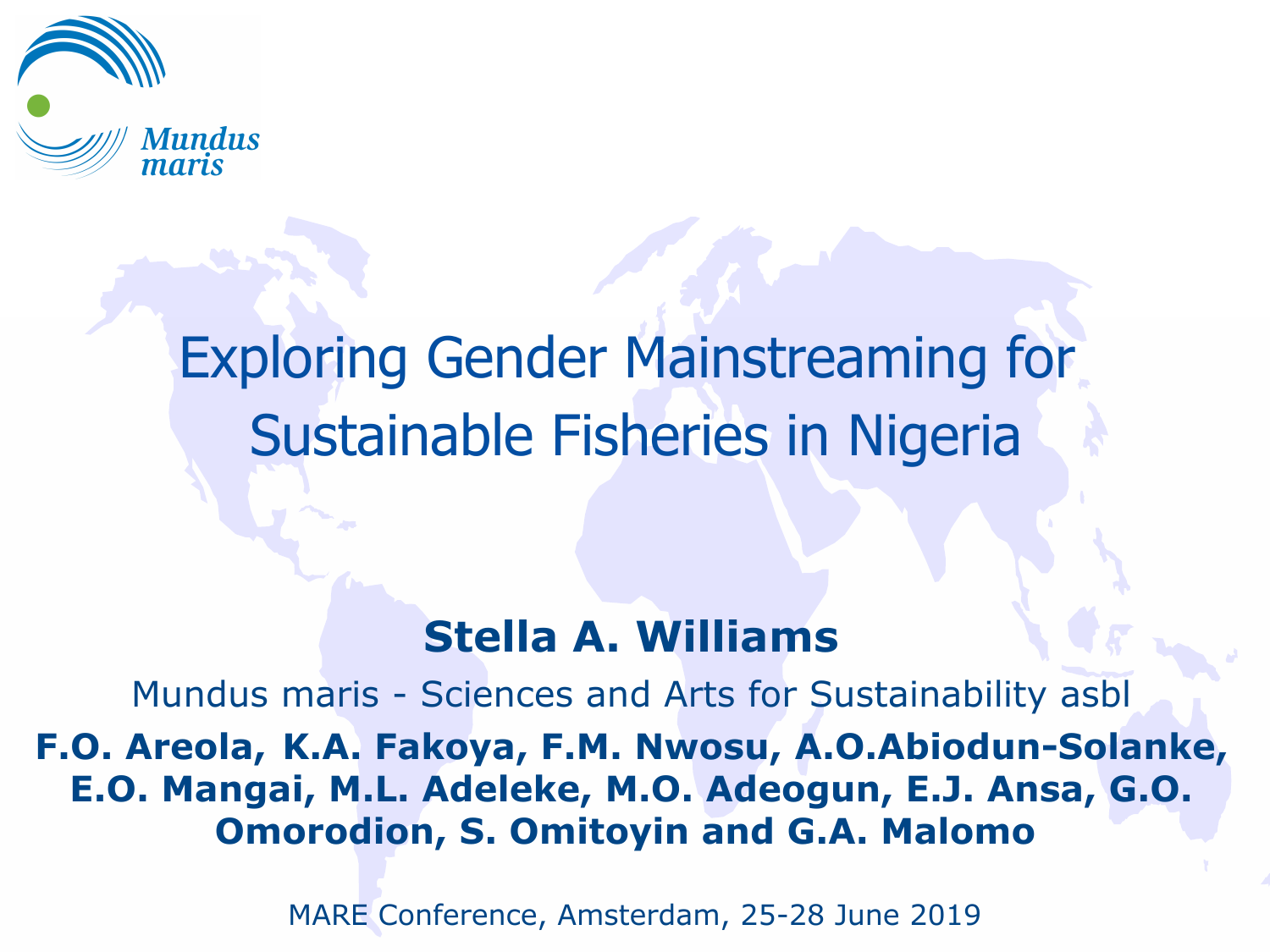## **What are we talking about?**

Fisheries was recognized as a potential tool for achieving the Millennium Development Goals (MDGs) of poverty alleviation, general welfare/wellbeing and health especially of women and children

According to Areola (2013), the fisheries sub-sector contributes about 5% to the National Gross Domestic Product (GDP) through the export of shrimps and the subsector is a major contributor to food security, employment-creation, income generation, source of raw materials for food and animal feeds industries.

The FAO recognized Nigeria with an Achievement Award on the 16th June 2013 in Rome for achieving MDG 1 Target on Hunger by 2012, three years ahead of the 2015 Target.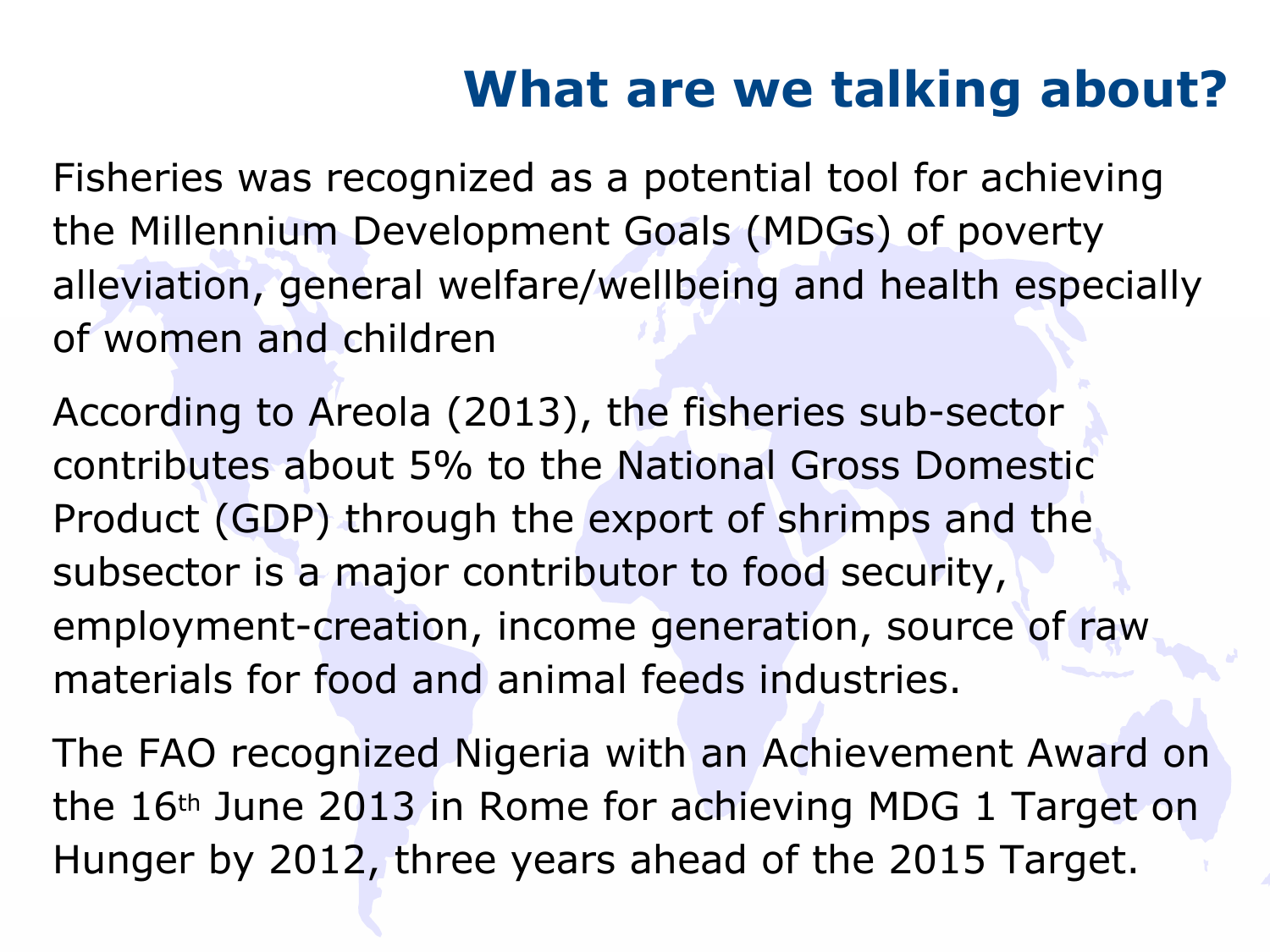# **First some facts about marine fisheries (1)**

#### **Catch reconstructions by commercial group for Nigeria by SAU:**



http://www.seaaroundus.org/data/#/eez/566?chart=catchchart&dimension=commercialgroup&measure=tonnage&limit=10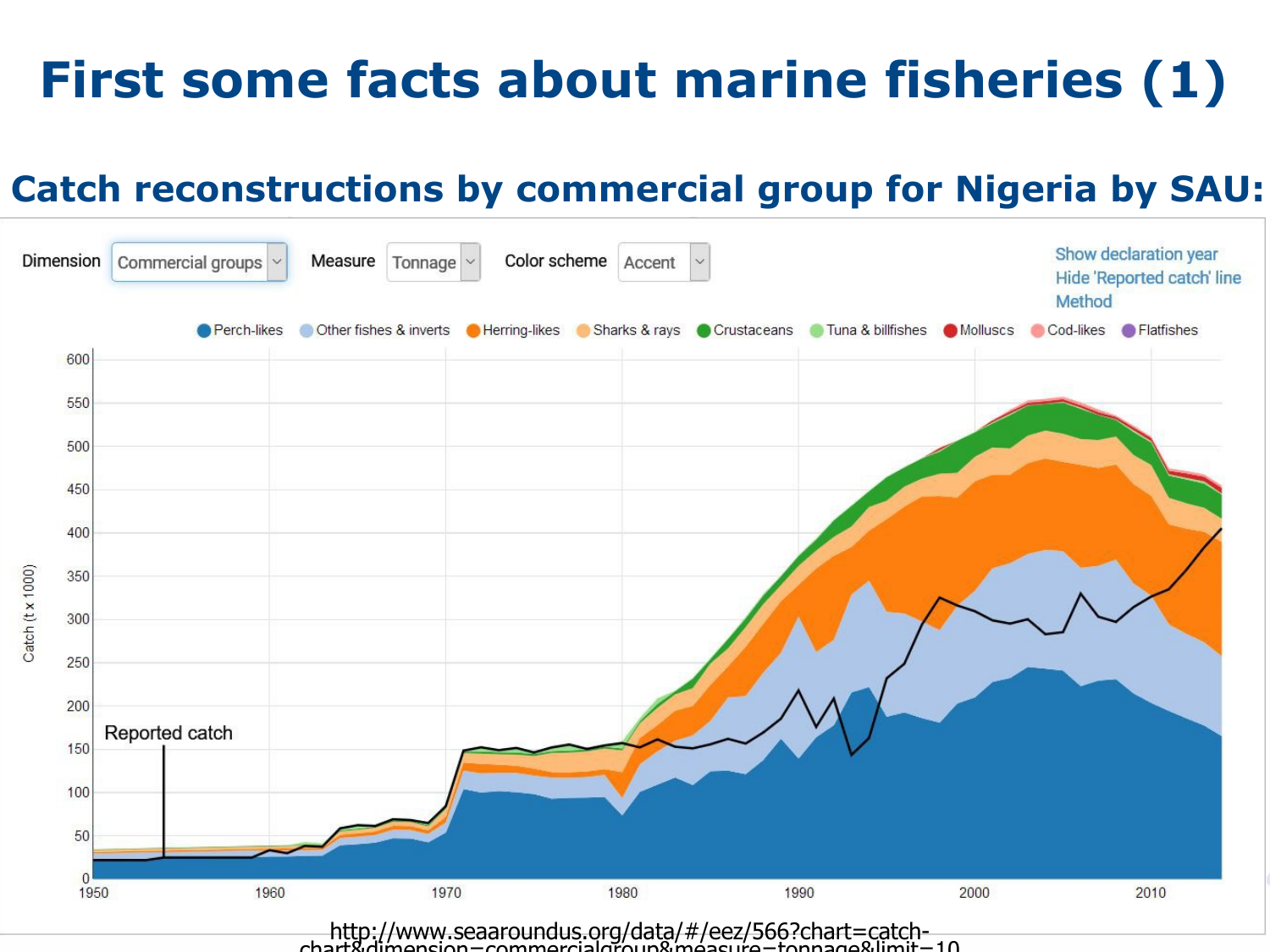## **First some facts about marine fisheries (2)**

#### **Catch reconstructions by fishery for Nigeria by SAU:**

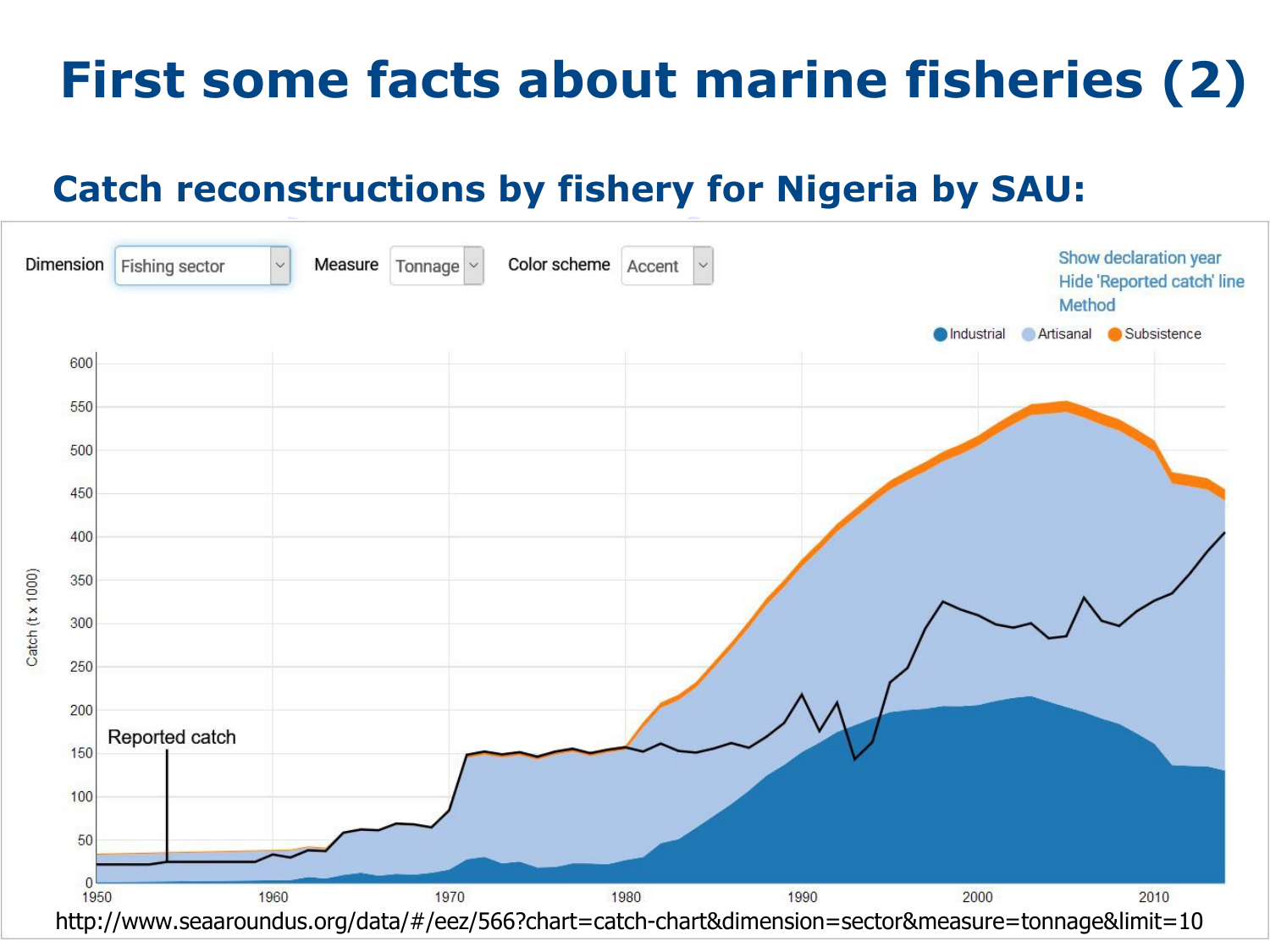### **Gender distribution – bird's view**

**Three subsectors are distinguished:** industrial fishing, small-scale and aquaculture – gendered stats are not always available (even production records are incomplete)

Women are most numerous in pre- and postharvest activities of artisanal fisheries in maritime Nigeria, but lack recognition for their social and economic contributions.

Few women made it to top business positions in industrial fisheries.

Women are prominent in aquaculture, except in direct production and pond maintenance.

What about sector administration, educational and research institutions, professional associations and CSOs?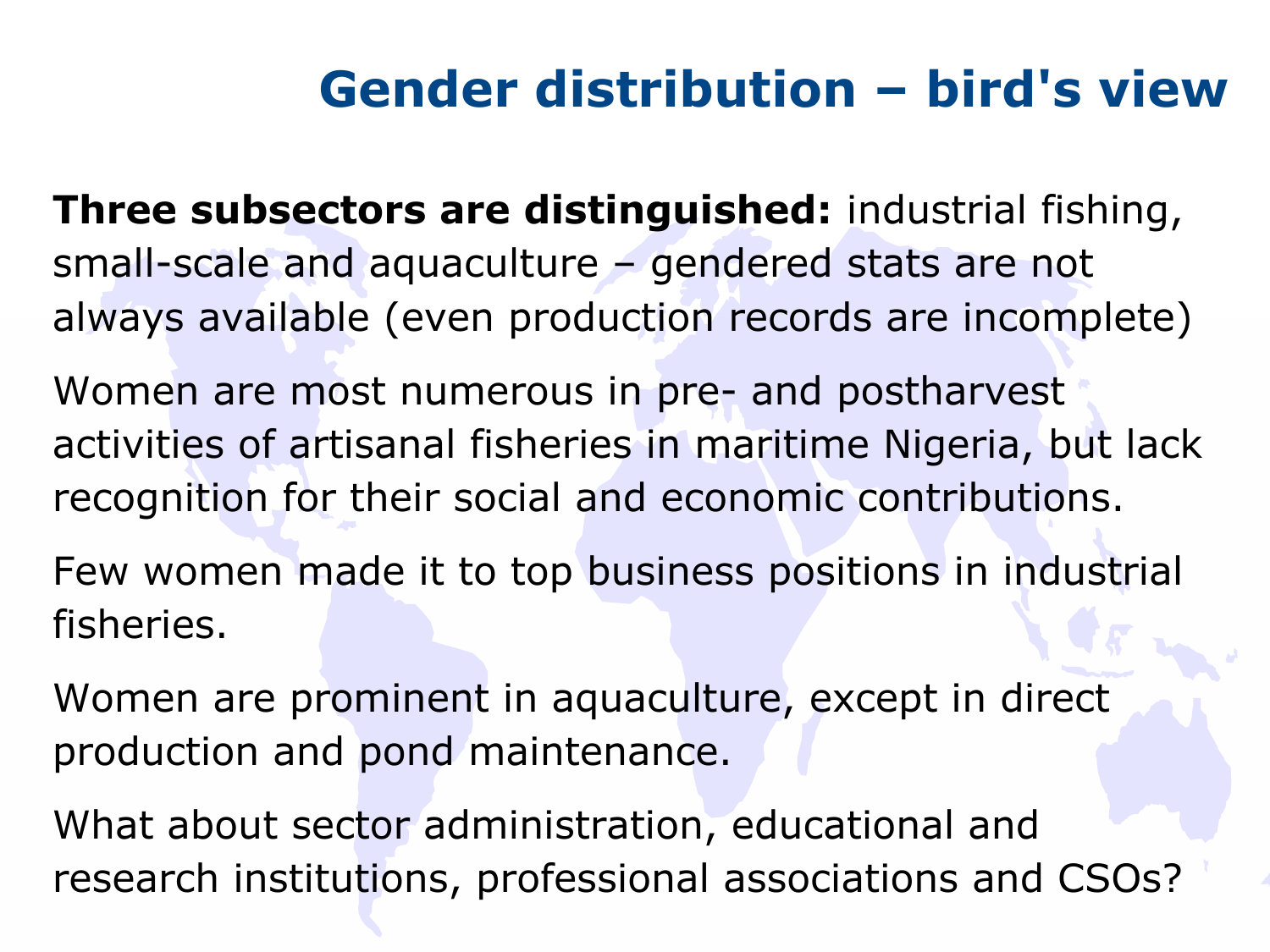# **Findings from questionnaires (1)**

- Gender awareness in all the institutions started late. This influenced the recruitment, staffing and appointments of personnel.
- Few women have been Heads of the Institutions or Directors in most of the strategic Departments in all the institutions investigated.
- NIOMR example of achieving quasi gender parity with policy.
- NIFFR is only gradually improving after reducing admin. hurdles against women in leadership positions
- Agricultural Research Outreach Centres (**AROCs**) initiative emphasized gender mainstreaming
- Gender Policy and Action Plan for the **ARCN** spelled progress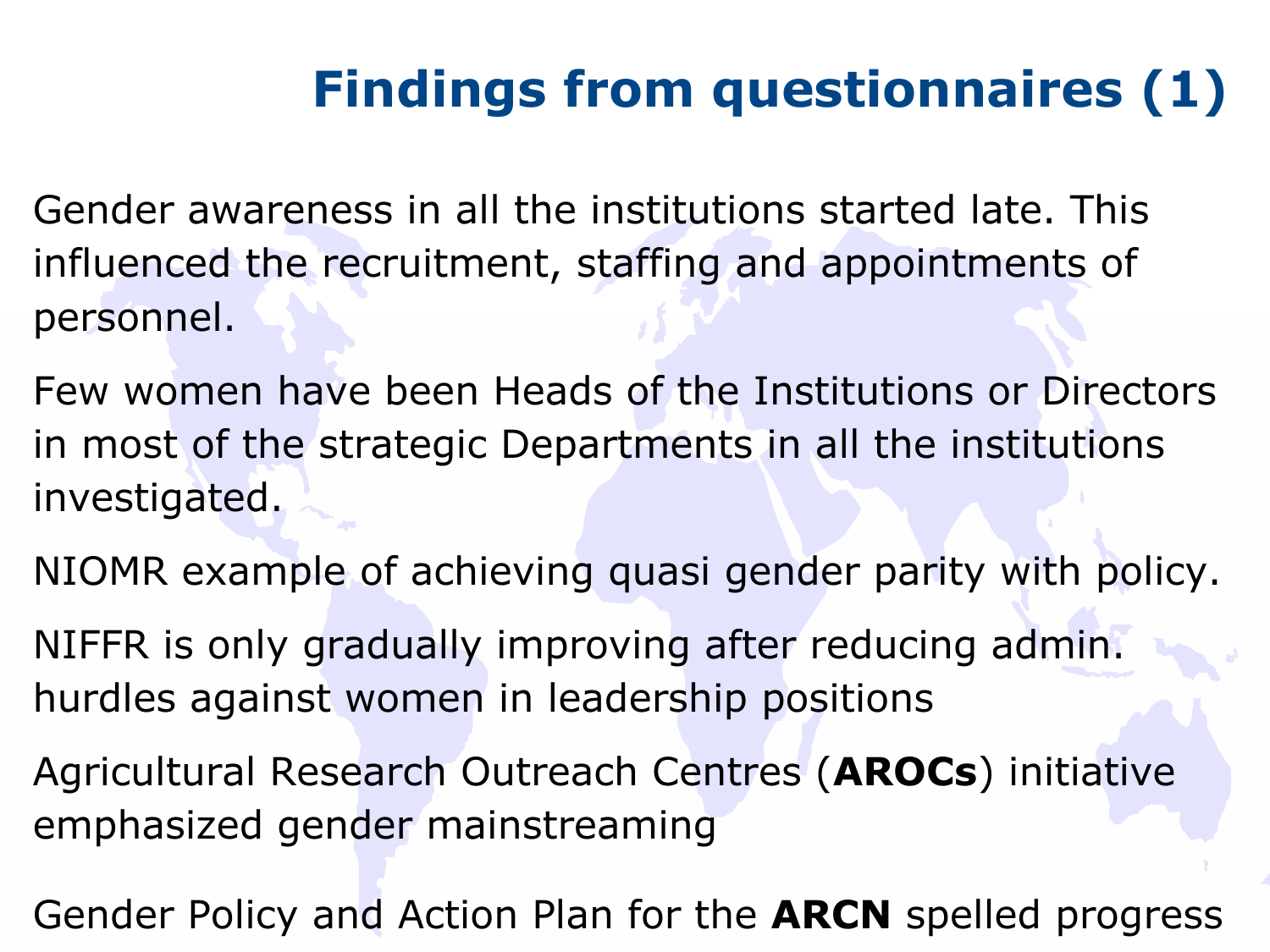# **Findings from questionnaires (2)**

Fisheries-based Research Institutes and Federal Colleges of Agriculture participated in the West Africa Agricultural Productivity Programme (**WAAPP-Nigeria**): 2012 and 2016.

Gender-focus led to gendered data collection leading now to gender policy development.

Conversely, the **Federal Department of Fisheries** was strongly maledominated in the absence of such policies; out of 12 directors only one acting female served for two years.



Out of 36 State Departments of Fisheries only Lagos has had a female Head since 1968.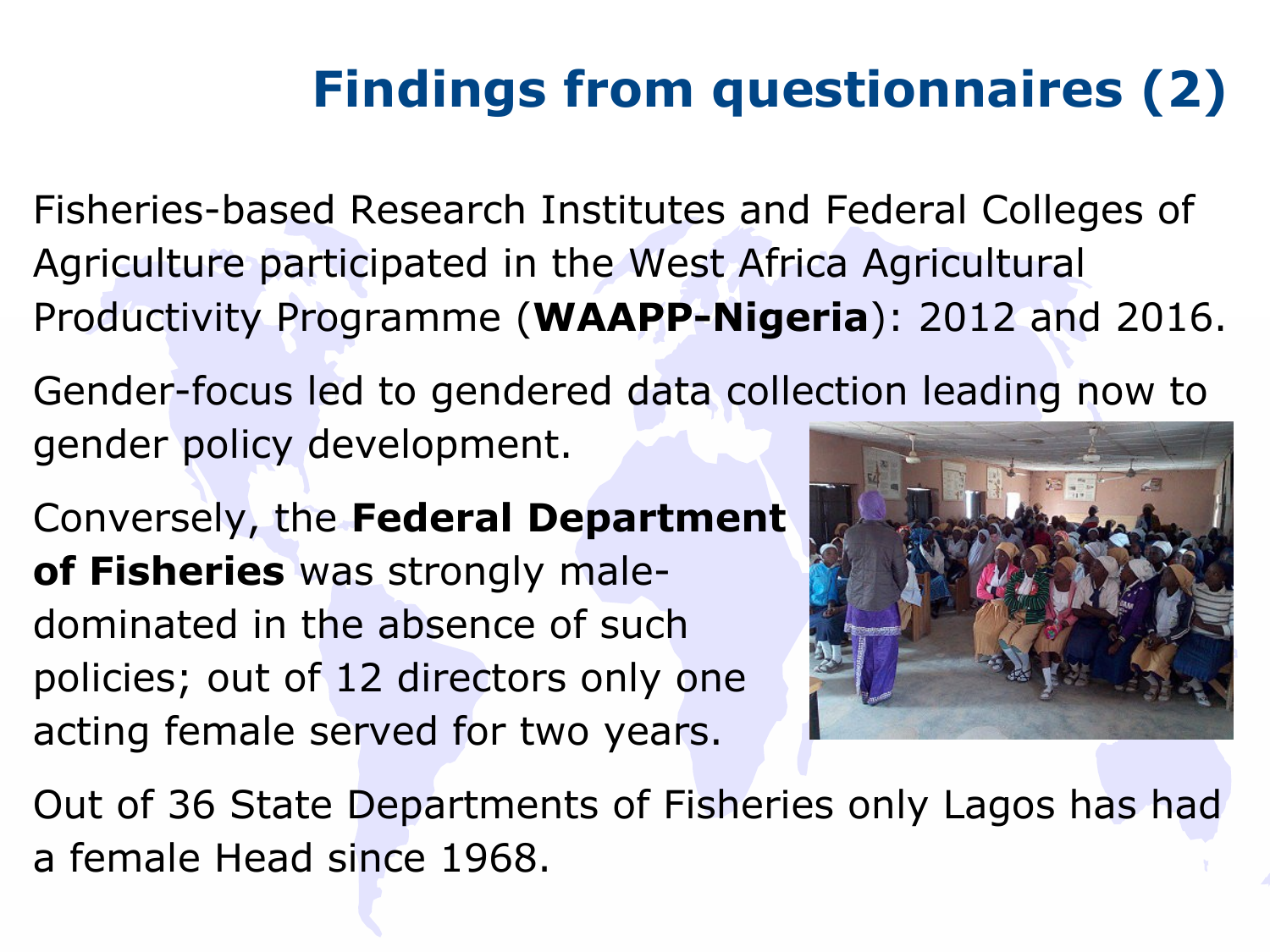# **Findings from questionnaires (3)**

In some places, **teaching** at tertiary level has seen gradual increase of women lecturers over male colleagues who prefer higher-paid careers.

In FUTA, conversely, women are outnumbered by men at most levels 1:2 from undergrads to professors

With some females in executive positions or senior cadres in the Federal College of Fisheries and Marine Technology, the school has experienced improved female participation and increase in the number of females admitted as students.

Of the 9 strong **Associations** of Fisheries and Aquaculture in Nigeria only 3 had female leaders at one stage or other; 2 are focused on gender: AwFishnet and NiWARD.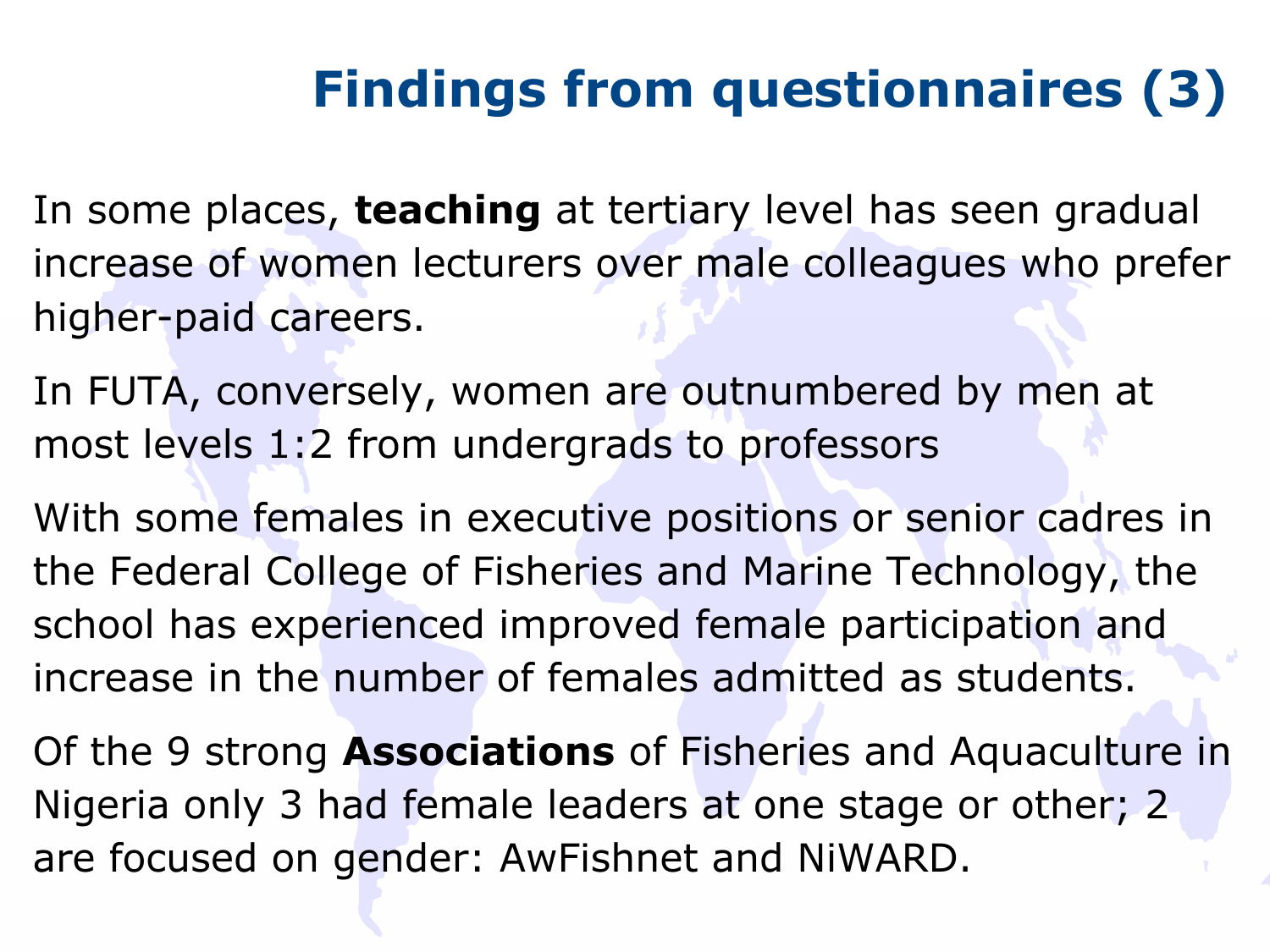# **Findings from questionnaires (4)**

In some places, **teaching** at tertiary level has seen gradual increase of women lecturers over male colleagues who prefer higher-paid careers.

In FUTA, conversely, women are outnumbered by men at most levels 1:2 from undergrads to professors

With some females in executive positions or senior cadres in the Federal College of Fisheries and Marine Technology, the school has experienced improved female participation and increase in the number of females admitted as students.

Of the 9 strong **Associations** of Fisheries and Aquaculture in Nigeria only 3 had female leaders at one stage or other; 2 are focused on gender: AwFishnet and NiWARD.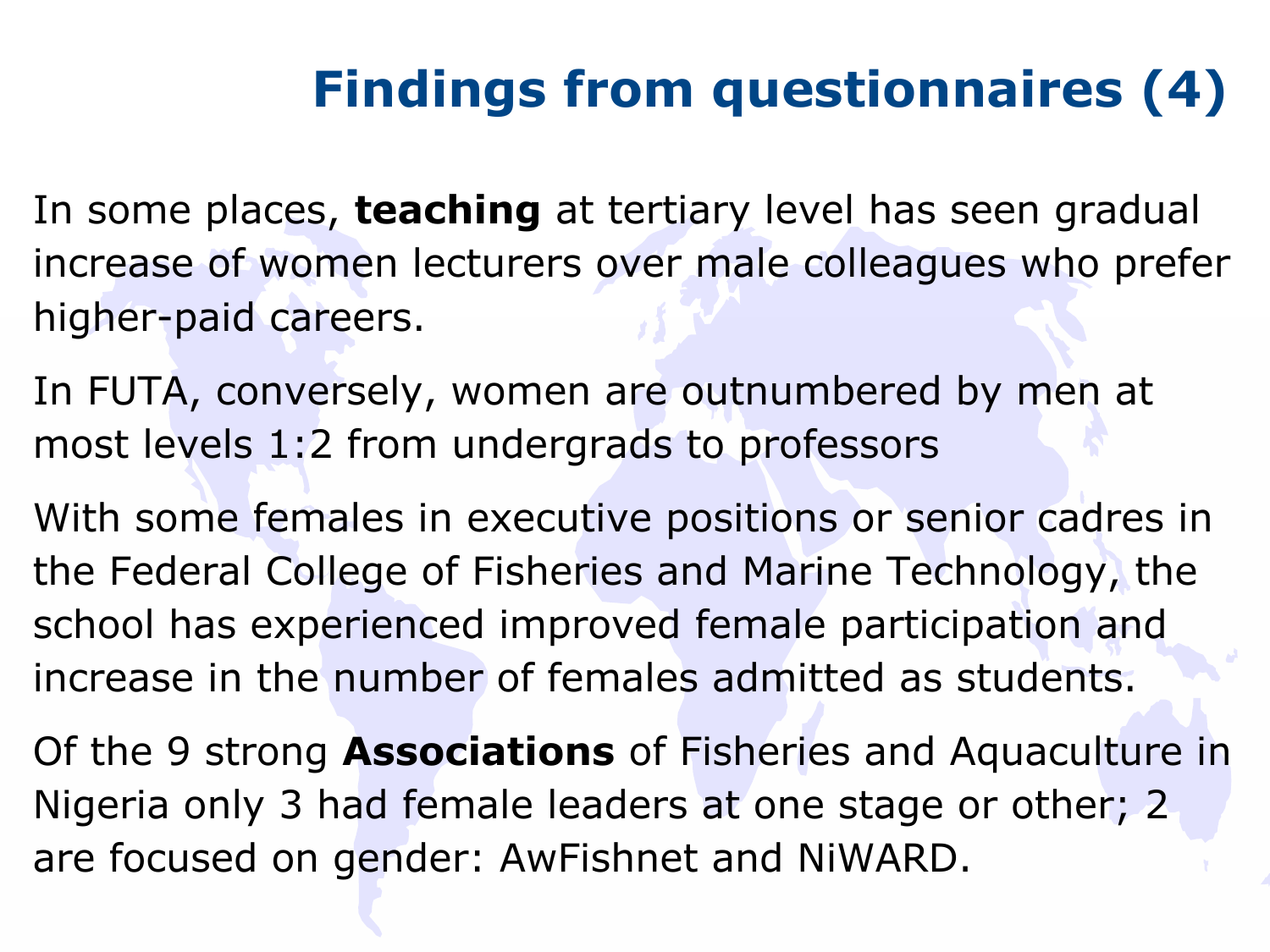**Female teaching staff is often engaged beyond the call of duty, here for WOD at Fed. College of Fisheries and Marine Technology** 

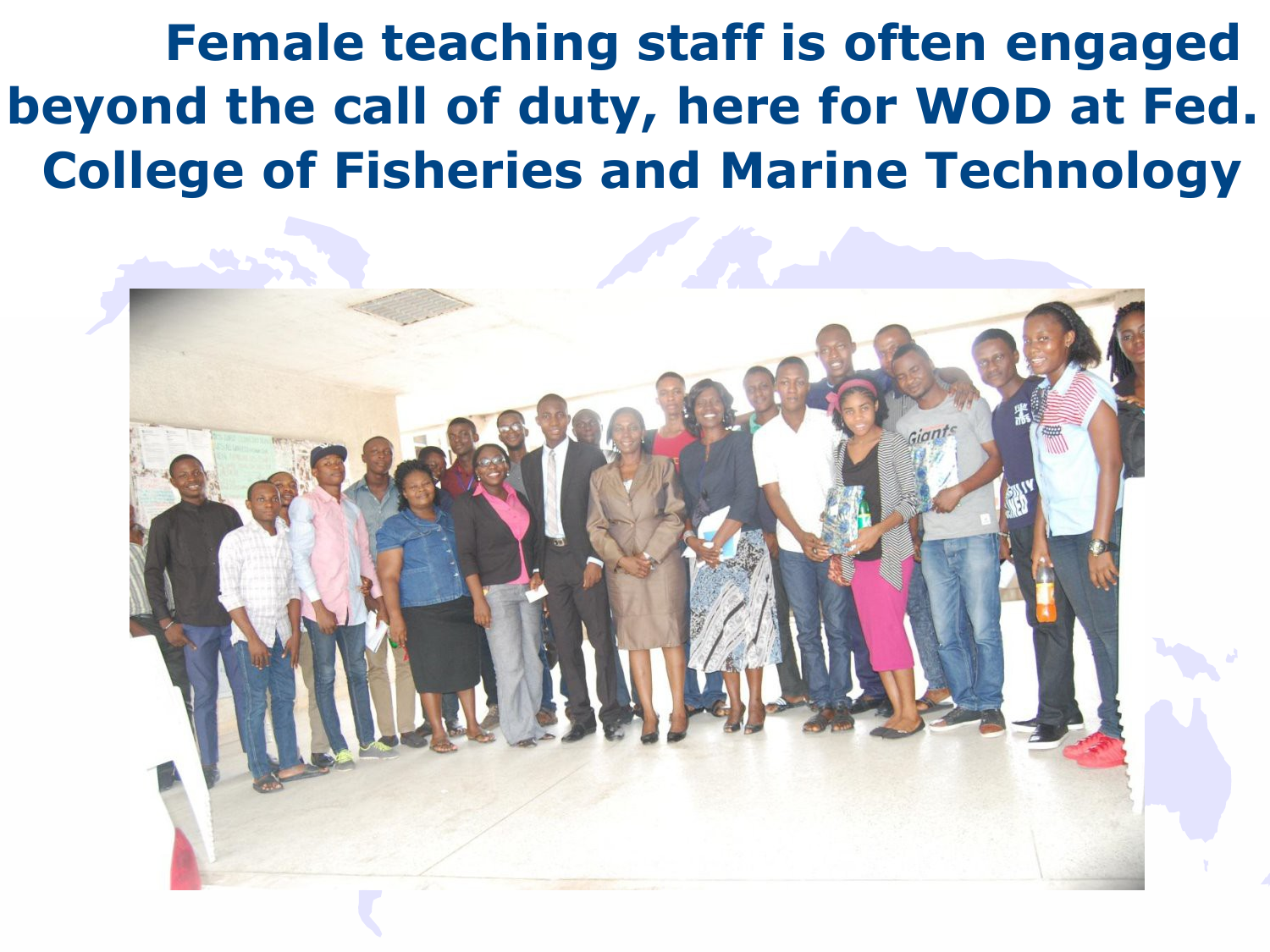## **Summary and Conclusion**

#### **Where initial issues were overcome, such as**

- Discrimination
- Power struggle
- Fear mongering
- Economic and Social constraints

by adopting **gender sensitive policies** and concrete support for gender balance through qualification of women and men, great strides have been made for inclusiveness

#### **Even more is achievable by systematically working for the implementation of the interconnected SDGs:**

notably 1 (no poverty), 2 (zero hunger), 3 (good health), 4 (education), 5 (gender equality) and 14 (life under water)